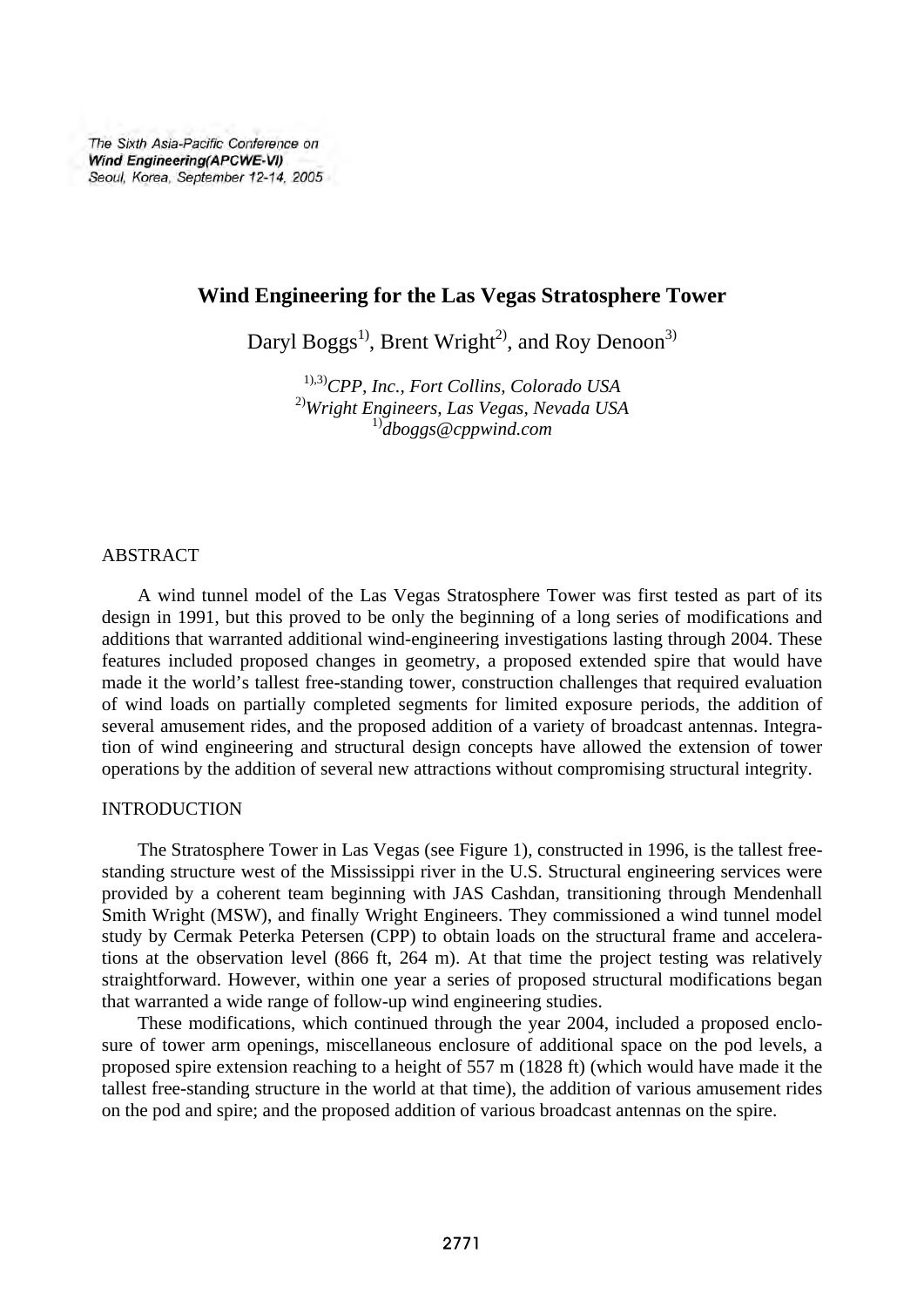

**Figure 1**. The Las Vegas Stratosphere tower.

CPP continued to provide wind-engineering services throughout this period, including additional wind tunnel testing of various tower configurations, section testing of various unusual mast lattice configurations, analytical evaluation of wind loading and dynamic response of the proposed extended configuration including a proposed multi-level aeroelastic model test, estimated loads on various unusual appendages, and re-evaluation of the local wind climate. These investigations were especially insightful to the proper superposition of multimode response and dynamic interactions in primary-secondary systems.

## INITIAL TESTING

The high-frequency base balance (HFBB) test method (Boggs & Peterka 1989; Boggs 1982) was initially used to obtain structural frame loads and accelerations at the observation deck level. This original test setup is shown in Figures 2 and 3. Results (Figure 4) showed that wind loads were dominated by gust buffeting in

the near-along-wind direction (90 or 270 degrees azimuth for  $M<sub>x</sub>$ ) for a damping ratio of 0.02 or more, and that the maximum cross-wind response (with two tripod legs facing upwind, at 180 dgrees azimuth) would only match or exceed this if the damping ratio were less than 0.01. This aerodynamic characteristic played a key role in many of the investigations to follow.



**Figure 2**. The CPP closed-circuit boundary-layer wind tunnel in Fort Collins, Colorado, USA.

A climatic study was included to assess design wind speeds. Although local building code at that time required a basic 50-year recurrence speed of 70 mph (fastest-mile at 10 m in open country), CPP recommended a 100-year speed of 79 mph. MSW elected to increase this further to 85 mph, a decision that ultimately paid significant benefits.

It was initially anticipated that added damping might be required to mitigate excessive motions, so both loads and accelerations were predicted

for damping ranging from 0.02 to 0.04. Strain energy calculations were made for initial design of viscoelastic-type dampers by the 3M company. Eventually it was determined that dampers would be expensive, that acceptable motion levels could be obtained without them, and that structural loads could be adequately resisted, even for a low inherent damping level, because of the conservative design procedures and wind speeds assumed.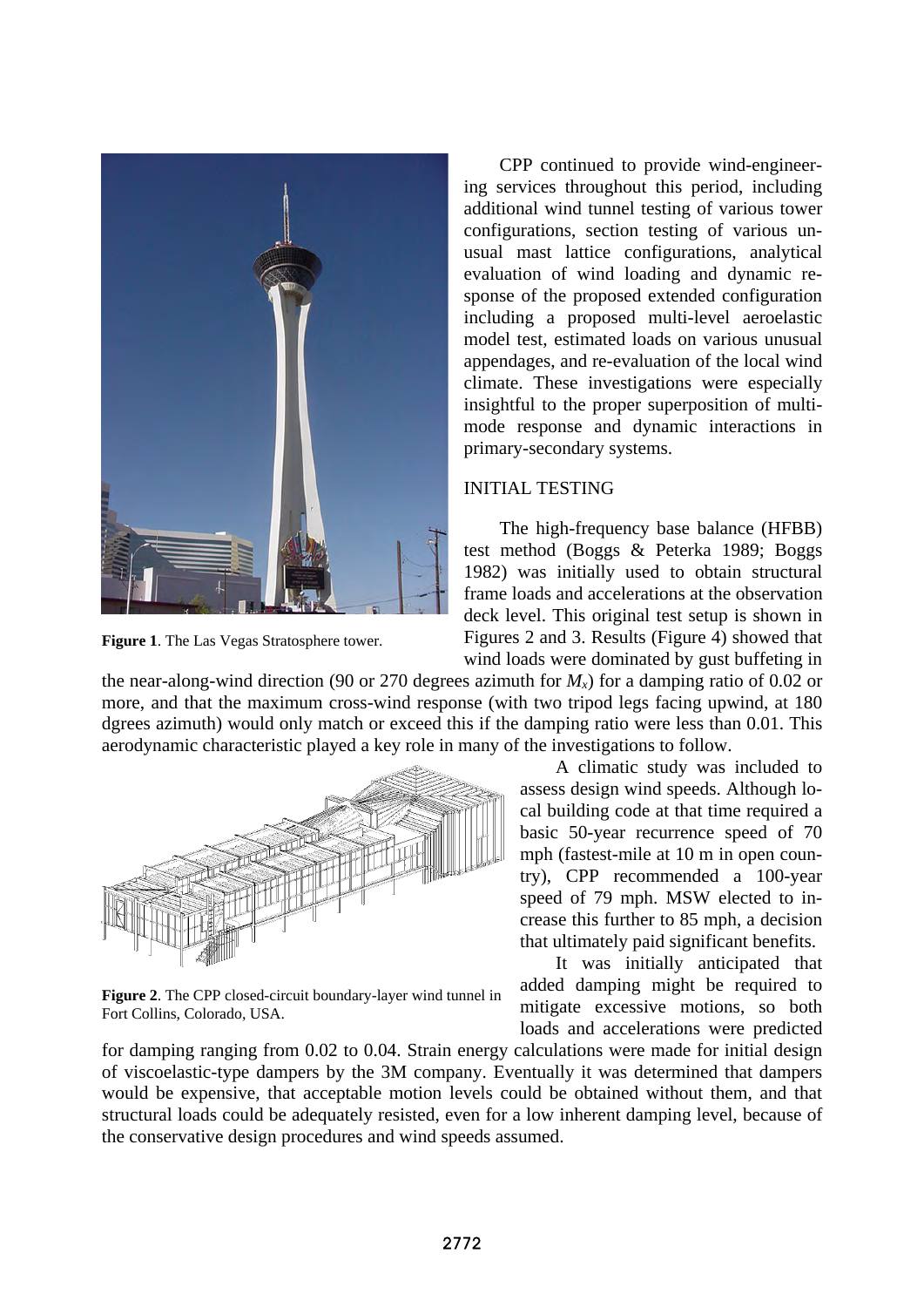

**Figure 3**. Model setup for the original test. The rigid model is mounted on a high-frequency base balance just under the ground level. Model scale is 1:480. Note that the proximity was relatively undeveloped in 1991, except for a few major hotels placed far upwind. The model would look considerably different if tested today!



**Figure 4**. Partial test results from original model study: mean and peak moments about *x* axis.

### PROPOSED EXTENDED SPIRE

Soon after construction began, a proposal emerged to greatly increase the height of the spire. As delivered to CPP in Figure 5(a), this called for a clad circular-section spire reaching an elevation of 1817 ft (554 m). This was anticipated to change the dominant tower loading to a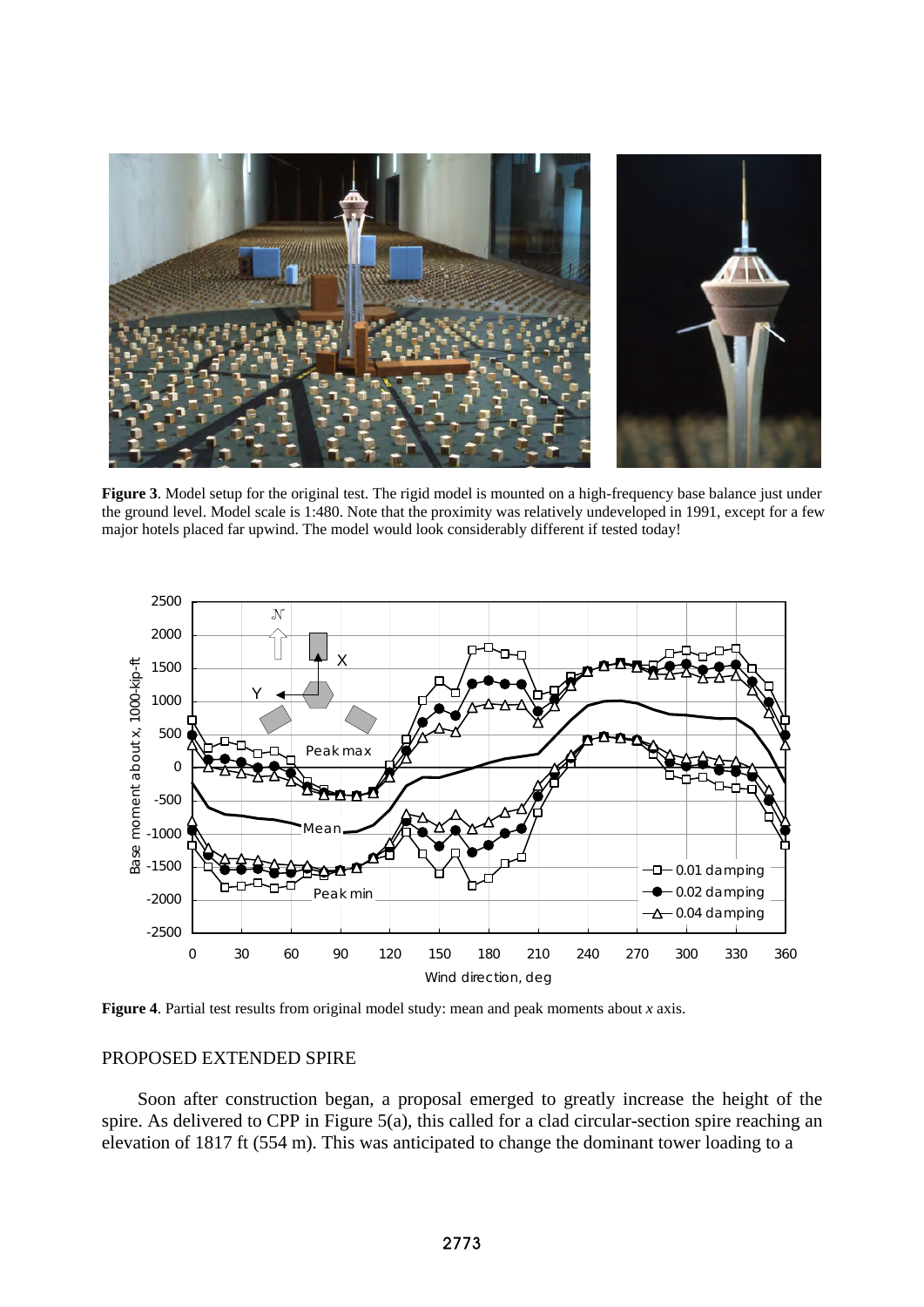

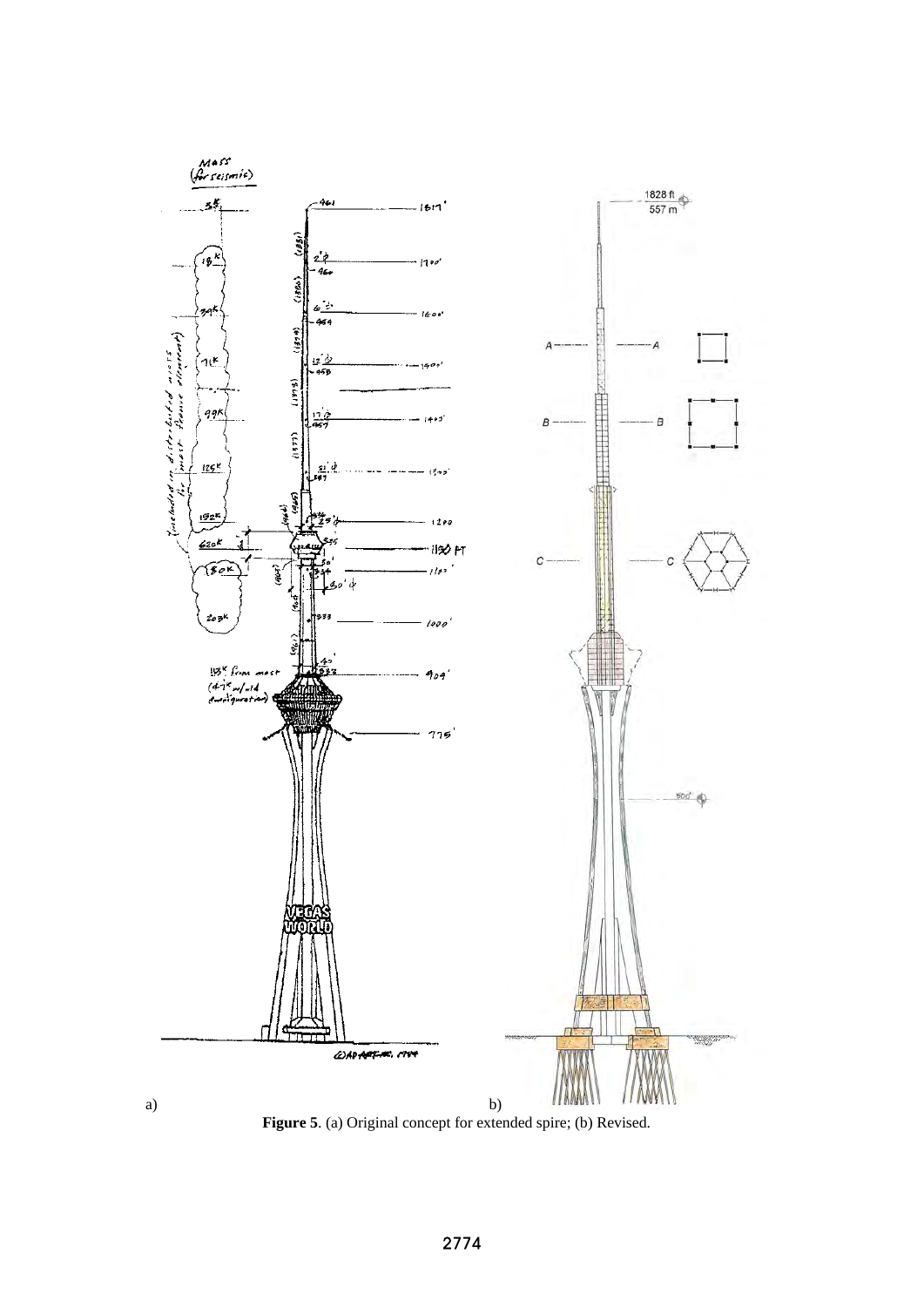cross-wind response due to vortex shedding, possibly in a mode of vibration higher than the fundamental, and plans commenced for a multi-level aeroelastic model test combined with because of Reynolds-no. sensitivity—analytical evaluation of vortex shedding and response.



**Figure 6**. A simple static section-model test of extended spire cross-section type BB (8 columns).

Before this commenced, the design was modified as shown in Figure 5(b). The spire now consisted of unclad lattice sections of various size and configurations, and the height was increased to 1828 ft (557 m), making it the tallest free-standing structure in the world. With this change the dominant loading would once again be along-wind, and the initial investigation strategy was changed to a different type of analysis. CPP wrote a computer program, MAST, to analyze the dynamic response, treating it as a line-like structure with height-dependent drag coefficients and

aerodynamic properties. Aerodynamic properties, treated as parameters, included mean wind speed, turbulence intensity and spectral density, vertical coherence, and length scale. Structural properties included the natural frequency, shapes, and damping ratios of any number of modes, and section properties width, mass per unit height, and drag coefficient. Drag coefficient data



**Figure 7**. Sample result of section model tests, in comparison to ASCE 7 and AS 1170.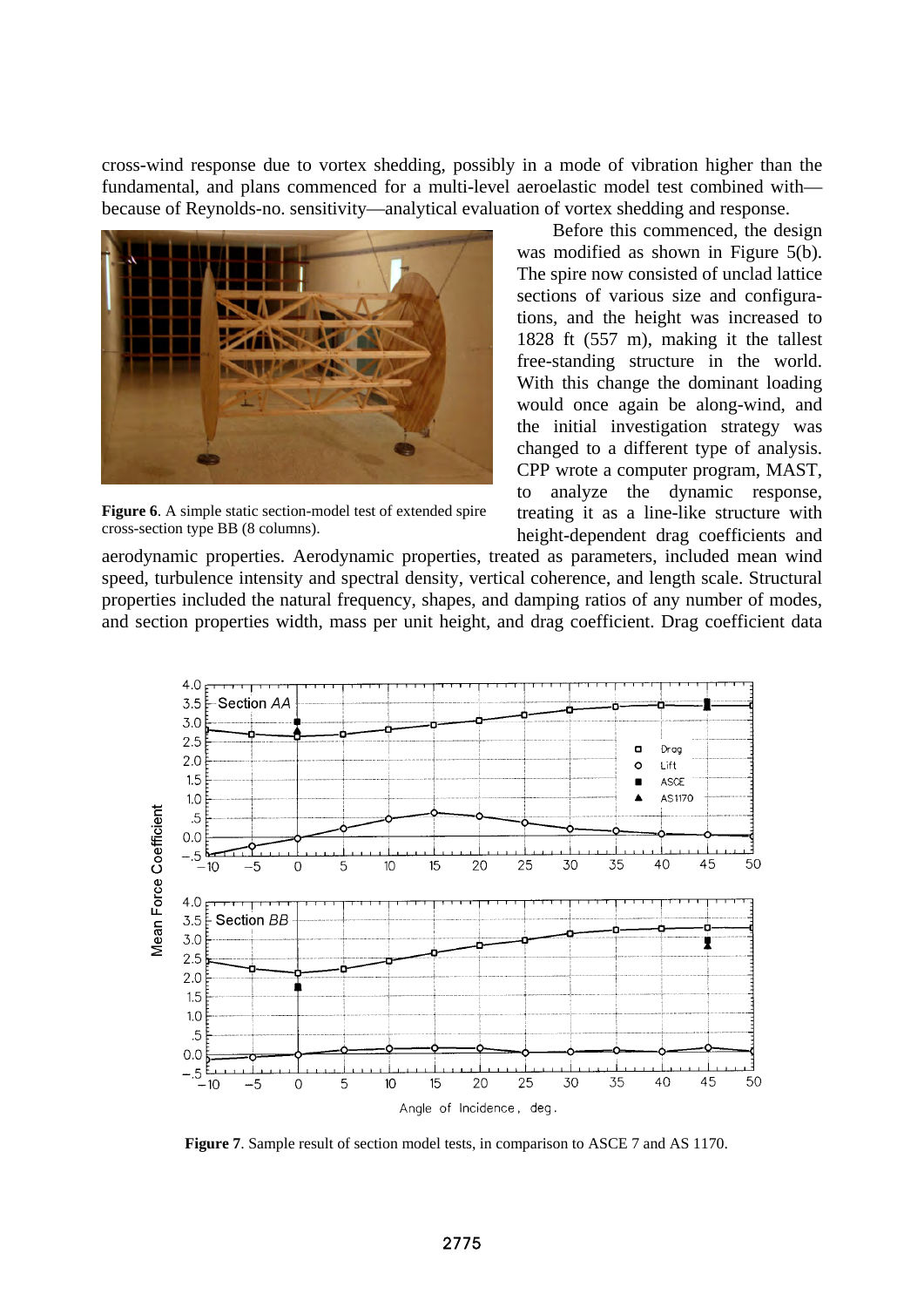for the lower tower portions were derived from the already-completed model test, and data for the lattice segments were obtained from new section model tests.

Because only along-wind loads were of concern, only static testing was needed and the section tests could be performed quite simply using rigid models, capped with end plates, and suspended in the wind tunnel with cable and in-line load cells (Figure 6). Sample results, consisting of lift and drag coefficients as a function of wind angle, are shown in Figure 7. The lift data confirmed that cross-wind response of the spire would not be significant, from buffeting, vortex shedding, or potential galloping considerations. Drag coefficients are compared to values obtained from standards ASCE 7-88 and AS1170.2-89. For the more ordinary 4-column section



**Figure 8**. Results of program MAST giving moments throughout the base and spire portions of the extended tower, accounting for contributions from mean, background, and three modes of vibration.

### CONSTRUCTION ISSUES

*AA* (Figure 5(b)), test results agreed very well with the codes (within 1 percent, in fact, for the most-critical diagonal wind angle). For the unconventional 8-column *BB* and 12-column *CC* sections, loads were 5 to 15 percent higher than code (Figure 7).

A sample of final results obtained from program MAST is shown in Figure 8. Typical of along-wind conditions, most of the loading came from mean and background contributions. The combined contribution from resonance in vibration modes was about equal to the background contribution in the base and lower part of the spire, and somewhat greater in the upper portion (mode  $2 \geq$  mode 1 above 1500 ft, and mode  $3 >$  mode  $2 >$  mode 1 above 1680 ft). Note that the total load effect (shear in this case) was computed as the mean value plus mean square addition of the peak values of the fluctuating parts, which were assumed to be uncorrelated.

Unfortunately, the extended tower project was rejected by city council vote, following an investigation of likely infringement of FAA rules on the airspace in flight paths of the Las Vegas airport.

Part of the final extended tower proposal was that the open gap between each arm and the core, just below the pod, would be filled in (as in Figure 5(b)). This proposed feature outlived the spire itself. Apparently, this decision was made for aesthetic reasons only with no regard to the wind load. This immediately raised concern for possible increased vortex shedding and the HFBB studies were repeated with the arm gap filled. Figure 9(a) shows a comparison of the wind excitation spectrum with the gaps open and closed. In both cases the shedding is significant, but with the gaps closed it is more intense and occurs at a lower reduced frequency. The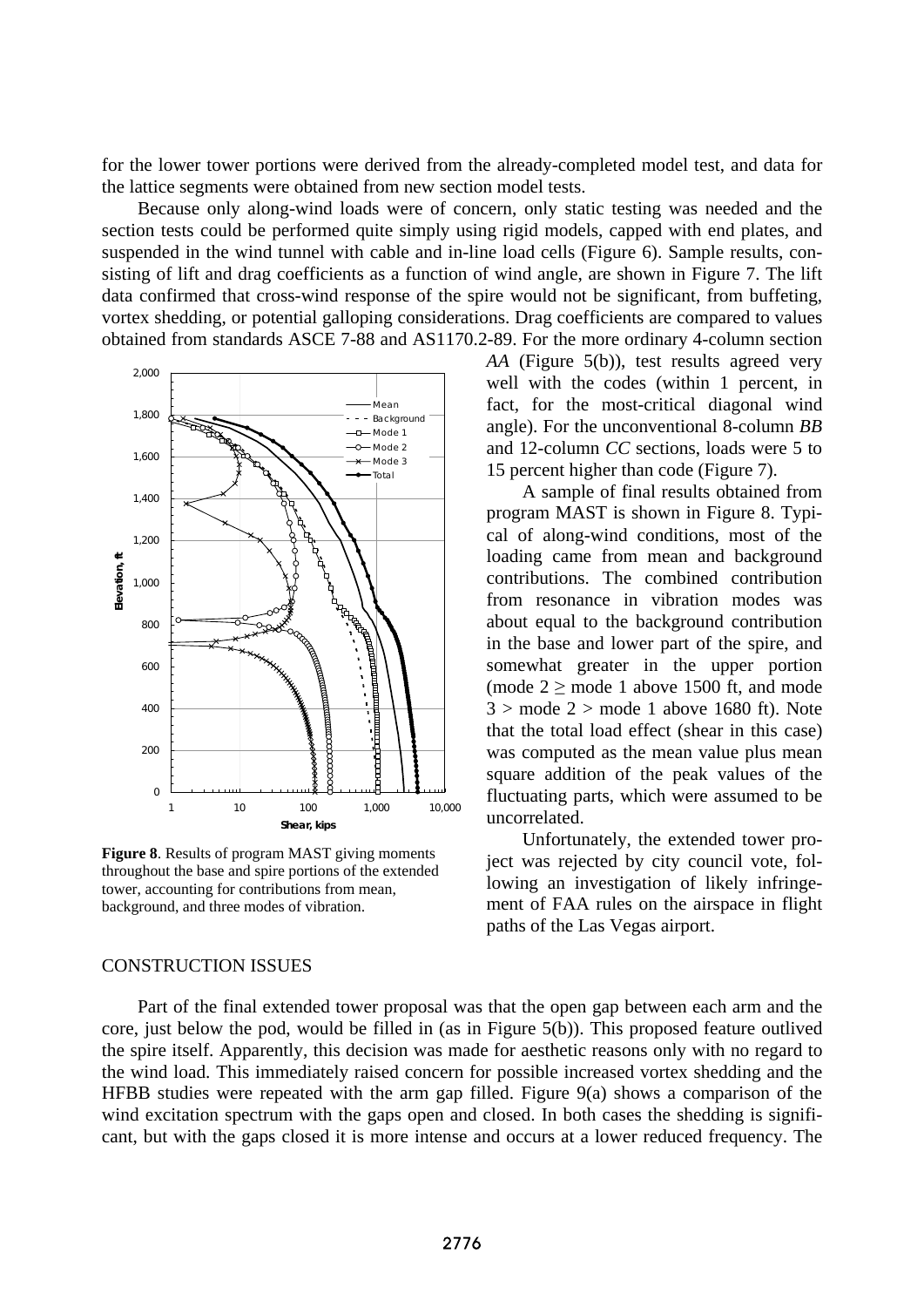

**Figure 9**. Effect of filling the arm gap for a critical wind direction. (a) Measured power spectral density of generalized excitation; (b) Calculated dynamic response.

computed response base moment in the cross-wind direction, shown in (b), varies greatly depending on the structure's natural frequency or period. For the value predicted by MSW, the moment would increase approximately 50 percent merely by filling the leg gaps. Similar measurements in the along-wind direction predicted a load increase of about 7 percent,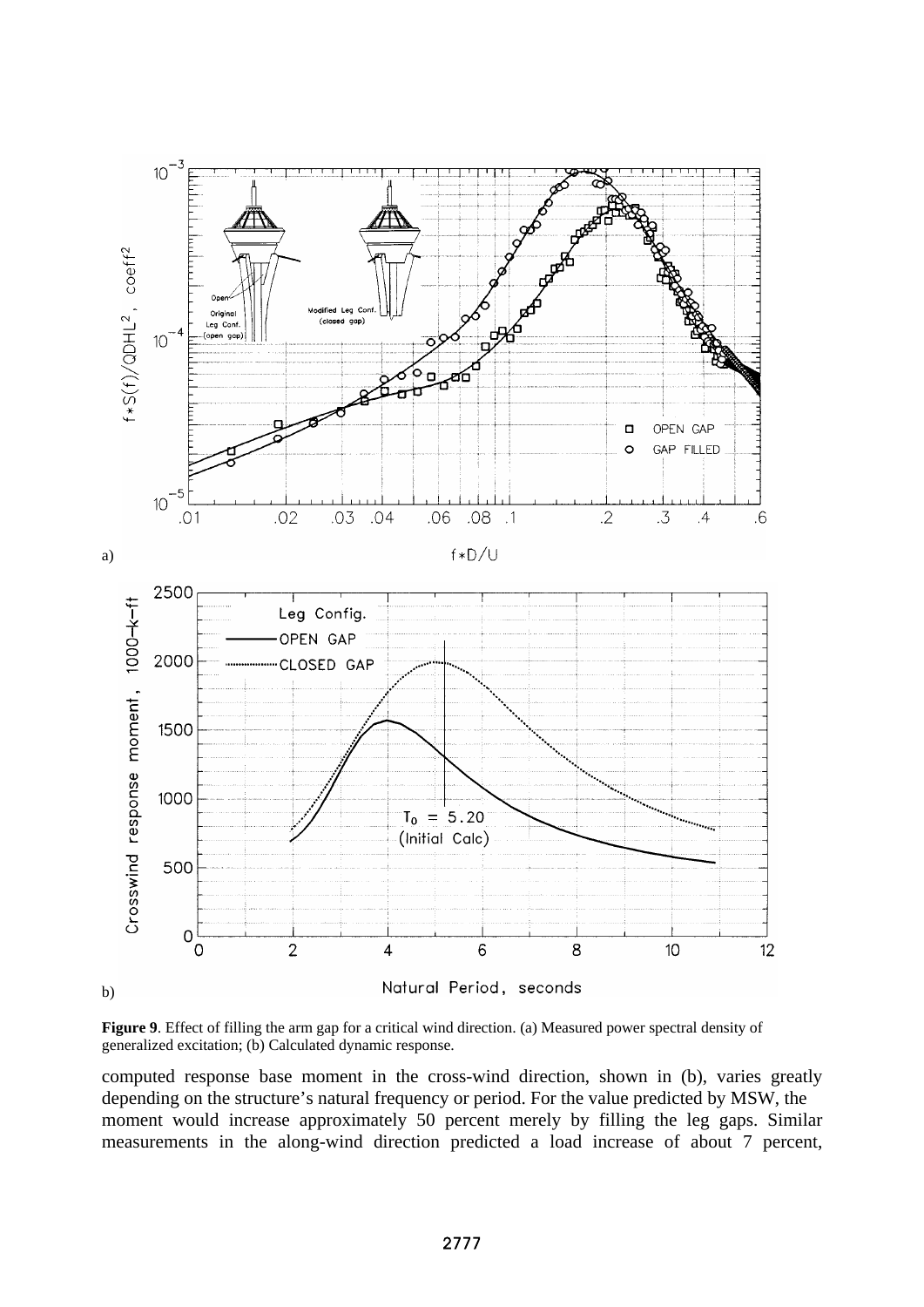regardless of natural frequency. Upon reporting these results to the engineer, architect, and owner, plans to fill the arm gaps were immediately abandoned.

An anomaly occurred during construction when the pod was approximately half completed, for a period of approximately three months during which structural modifications were made to the legs. The question arose whether the pod framing, and especially the pod cladding, could continue based on a reduced wind load, or whether it should be delayed for the duration of the modification. MSW called on CPP to assist in this decision, who (1) estimated wind loads on the unclad portion of the pod, treating it as an open-framed structure, and (2) re-examined the local wind climate to estimate the maximum likely wind speed in view of the limited period of exposure of this temporary condition. This latter evaluation made extensive use of a special recently published study proposing design wind loads for temporary structures (Boggs & Peterka 1992). The former condition was estimated based on handbook values and various lattice structure methods found in the wind engineering research literature, made possible because the governing loads on the structure were known to occur in the along-wind direction.

These studies concluded that the addition of cladding to the pod area would have little effect on wind loads, because the additional surface area would be nearly compensated by the more aerodynamic profile—the drag coefficient was estimated to be 1.09 clad vs. 1.05 unclad. Regarding the temporary condition, it was determined that a suitable design speed for an exposure period of up to one year would be a 10-year-recurrence wind, while maintaining the same probability of overstress as the full-strength structure designed for a 50-year wind (yet without threatening life-safety). The reduced strength evaluated by MSW was judged sufficient for the 10-year wind, and so the pod construction was allowed to continue without delay.

Yet another modification to the pod portion of the tower occurred with the proposed



**Figure 10**. Enlarged 1:150 model used to study flow patterns and speeds in the area of the observation deck.

addition of a chain-link fence and canopy at the observation deck level. The custom chain material was relatively solid, and would be attacked by wind from a wide range of incidence angles, so two additional wind-tunnel tests were performed. First, samples of the full-scale fence material were tested to obtain drag coefficients as a function of angle of attack. Second, an enlarged model of the upper portion of the tower was tested (Figure 10) to establish local wind directions (via flow visualization) and speeds (via hot-film measurements). However, the canopy was never added, and the fence was scaled down and replaced with a more porous

design. Test data, however, proved to be valuable for unexpected reasons to be shown later.

#### MAST VARIANTS

The abandoned extended spire was replaced by a modest, 70-m-high lattice mast extending from elevation 280 m to 350 m (921 ft to 1149 ft) (Figure 11). This mast was of essentially conventional framing, consisting of four square steel legs with horizontal and diagonal bracing. The main part of the mast, from el. 281 m to 317 m (922 ft to 1040 ft), was designed to accommodate a "Big Shot" amusement ride. In this ride, people sit on a carriage ring around the mast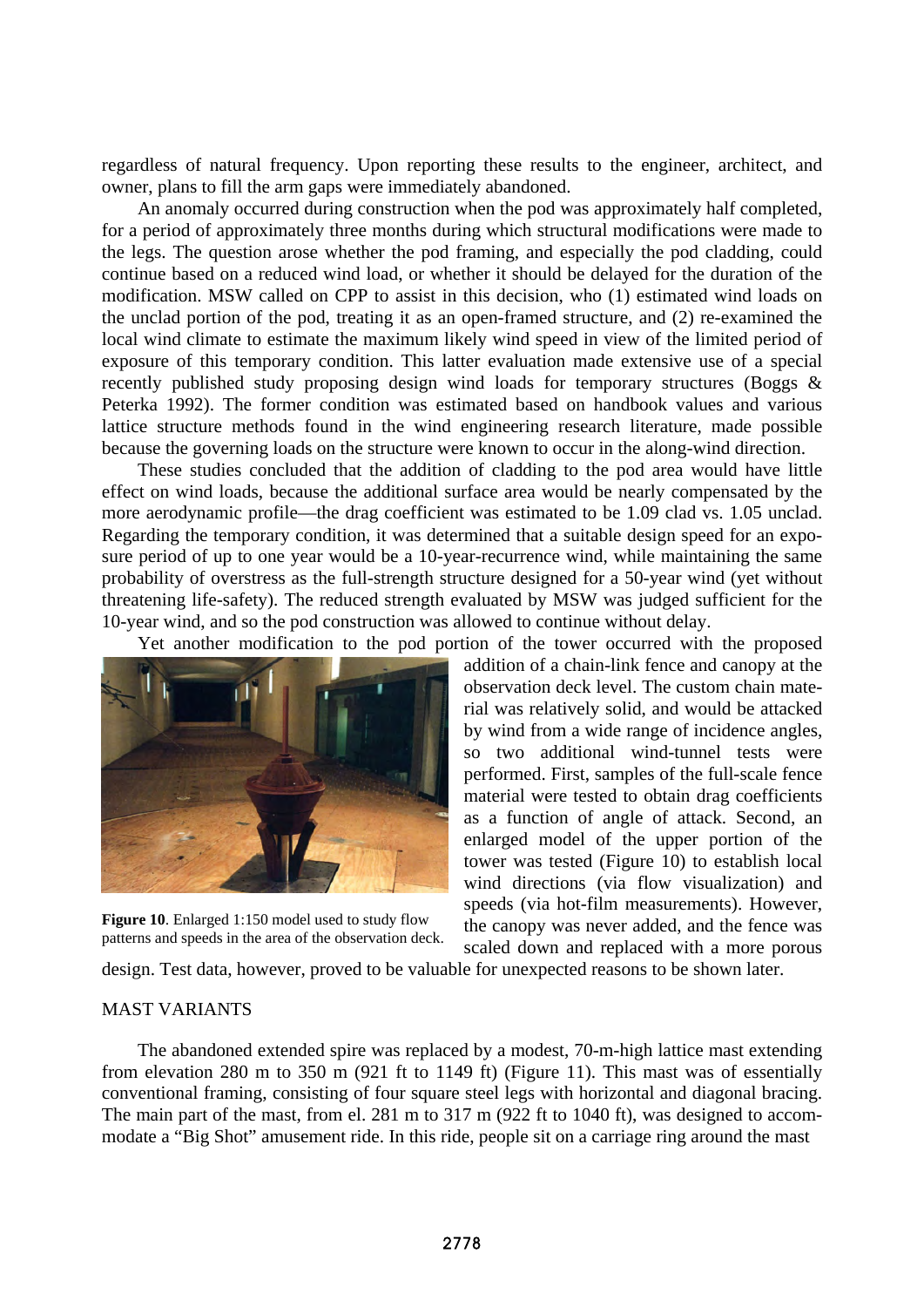

**Figure 11**. Schematic drawing of the "Big Shot" mast atop the Stratosphere Tower pod.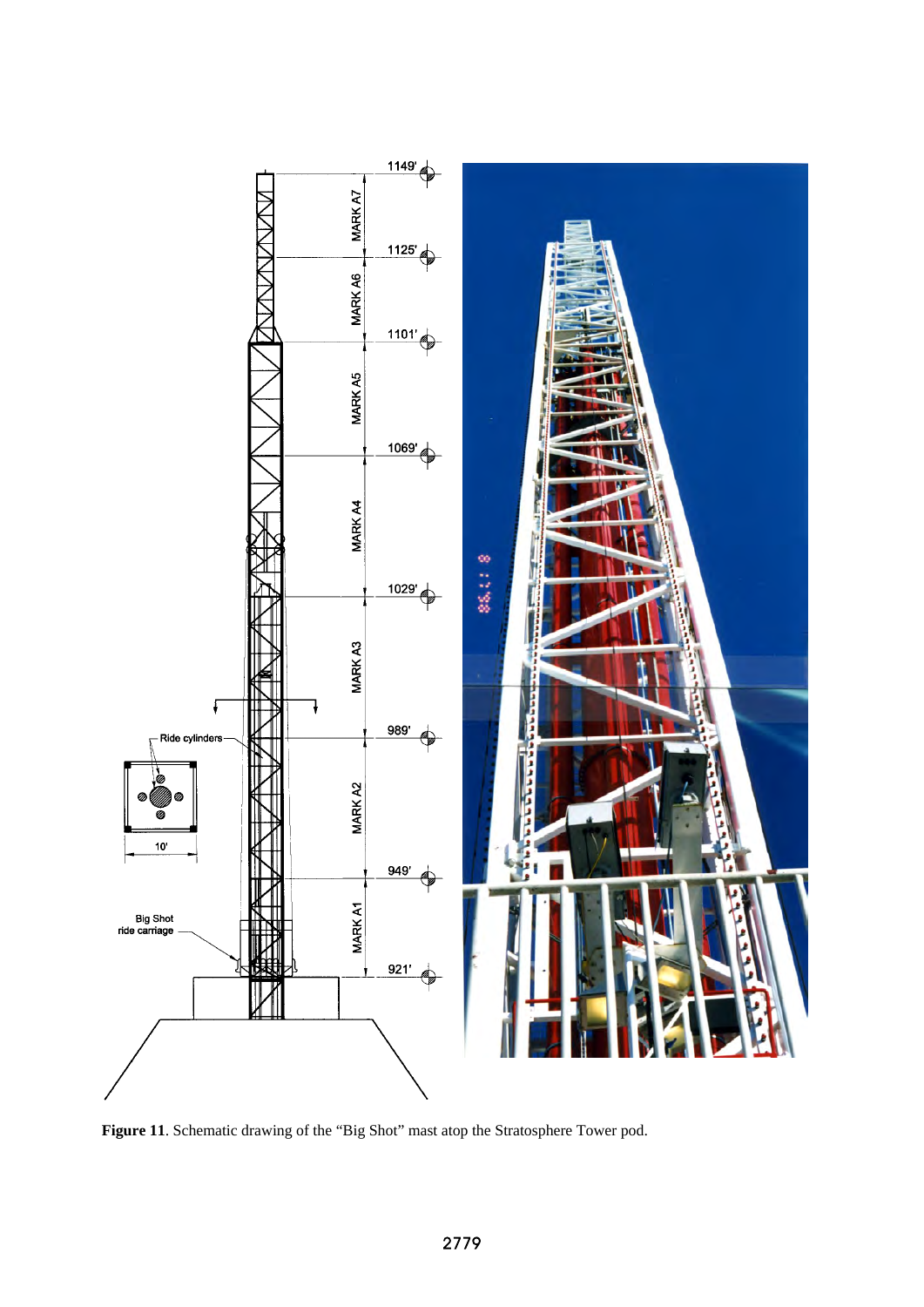

**Figure 12**. Big Shot riders at an elevation of 300 m.

properly addressed. Figure 12 shows, in fact, that the lower portion of the mast is far from conventional, containing abnormal steel members in addition to the major legs and bracing, and the five internal air propulsion cylinders.

CPP, asked to address these issues, made improved estimates of all effects using analytical means. Most interesting of these was the dynamic amplification of quasi-static wind loads due to vibration. This was treated as the combined effect of three sources: First, the mast, even if rigid, is mounted on the roof of a 280-m-tall flexible structure that will sway in the wind, imparting base excitation to the mast. Since the rooftop acceleration had already been analyzed as part of the original wind tunnel study, this effect was easily accounted for. Second, the mast itself is flexible and will sway in the wind even if mounted on a rigid base. This effect can be estimated, based on the natural frequency of the mast structure (which had not been computed by the mast designer), and are propelled up the mast at 4 g acceleration by compressed air from cylinders within the mast, then freefall back to the start (see Figure 12). Such rides have become popular in recent years at amusement parks around the world—but none have a "starting" elevation as high as this one at 280 m!

The entire Big Shot mast and ride hardware were engineered by the ride manufacturer, using textbook and code methods to define wind loads. This is normally adequate for a relatively conventional lattice mast; however peer review of the mast structure raised several questions of adequacy, including the use of a 1/3 increase in allowable stress, dynamic response of the upper portion of the mast (interpreted by the reviewer as the well-known "whipping" action, applicable to the topmost free-standing portion of a guyed mast), dynamic interaction with the base tower itself, actual-vs.-assumed shielding provided by various components of the lattice, and whether wind in a diagonal direction was



**Figure 13**. Dynamic interaction in a P-S system.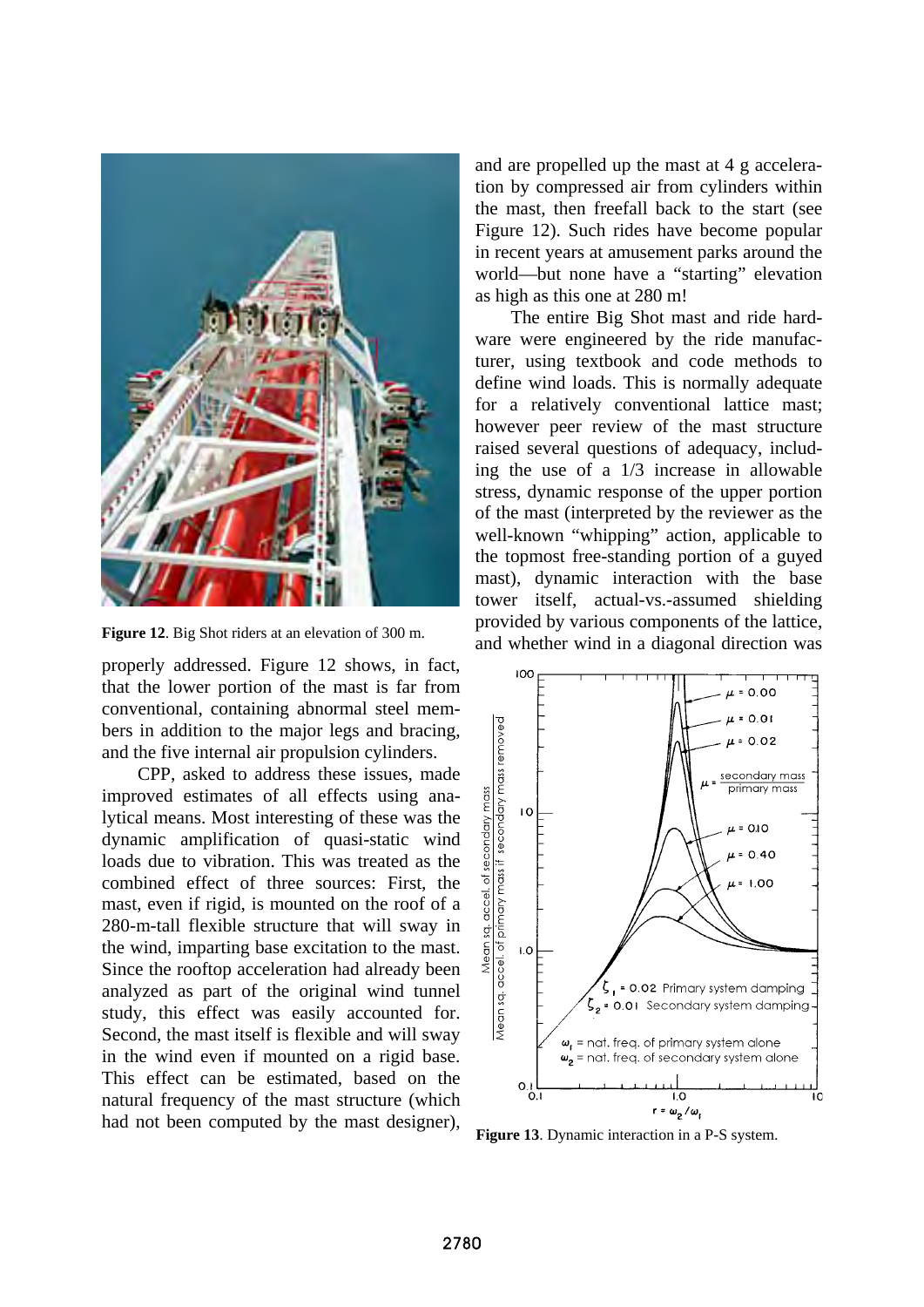using textbook methods. Finally, the base-induced acceleration may be amplified by dynamic interaction between the mast structure and the base structure, depending on their damping ratios and the ratio of their natural frequencies and effective masses. This effect was analyzed using the method of Crandall and Mark (1963), as illustrated in Figure 13. The maximum base tower roof acceleration under a 100-year wind had been predicted to be 0.043 g, and this would be amplified by a factor of 1.5 based on the calculated frequency ratio (mast/base tower) of about 3. The induced lateral load on the entire mast is therefore approximately equal to 0.064 of its weight, or 7,400 lb. This was an increase of about 8 percent beyond the designer's assumed load. Although the analysis represented in Figure 13 is somewhat simplified, experience with this tower and others that soon followed led to more complete and systematic treatment of wind excitation and response in primary-secondary (P-S) systems.

Other effects were estimated to be of similar magnitude; for example, the effect of a diagonal wind would be a 10-percent increase, while the use of a realistic code-required wind speed in place of MSW's more conservative speed would result in a 10- to 15-percent reduction in load. In the end result, the Big Shot mast supplier's design was judged to be acceptable.

All of these calculations had to be refined at a later date, however, when the owner wished



**Figure 14.** Sampling of broadcast antennas proposed for of different sizes. the upper portion of the Big Shot mast.

to utilize the upper portion of the mast for broadcast antennas. A variety of antennas had been proposed, as illustrated in Figure 14. On a conventional mast, of course, such antennas are not unusual and simple industry-standard wind load definitions are generally adequate. In this case, since the antennas would obviously increase the wind load on an existing mast, which was not designed to carry antennas and was in fact already judged to have little if any additional capacity, more accurate predictions of the added load were desired. Thus, CPP was asked by Wright Engineers, on behalf of the antenna vender, to perform additional wind-tunnel testing to determine the added load, as well as more accurate evaluation of the load already acting on the as-built mast. This involved sectionmodel testing of several representative lattice segments, using the same technique as for the earlier extended-spire segments. Two example tests are shown in Figure 15. Results from the test in Figure 15(a), shown in Figure 16, indicate that the antenna panels represent a substantial portion of the upper mast loads. Added loads were expressed as a force coefficient for each panel, enabling the contractor to evaluate loads for any combination of panels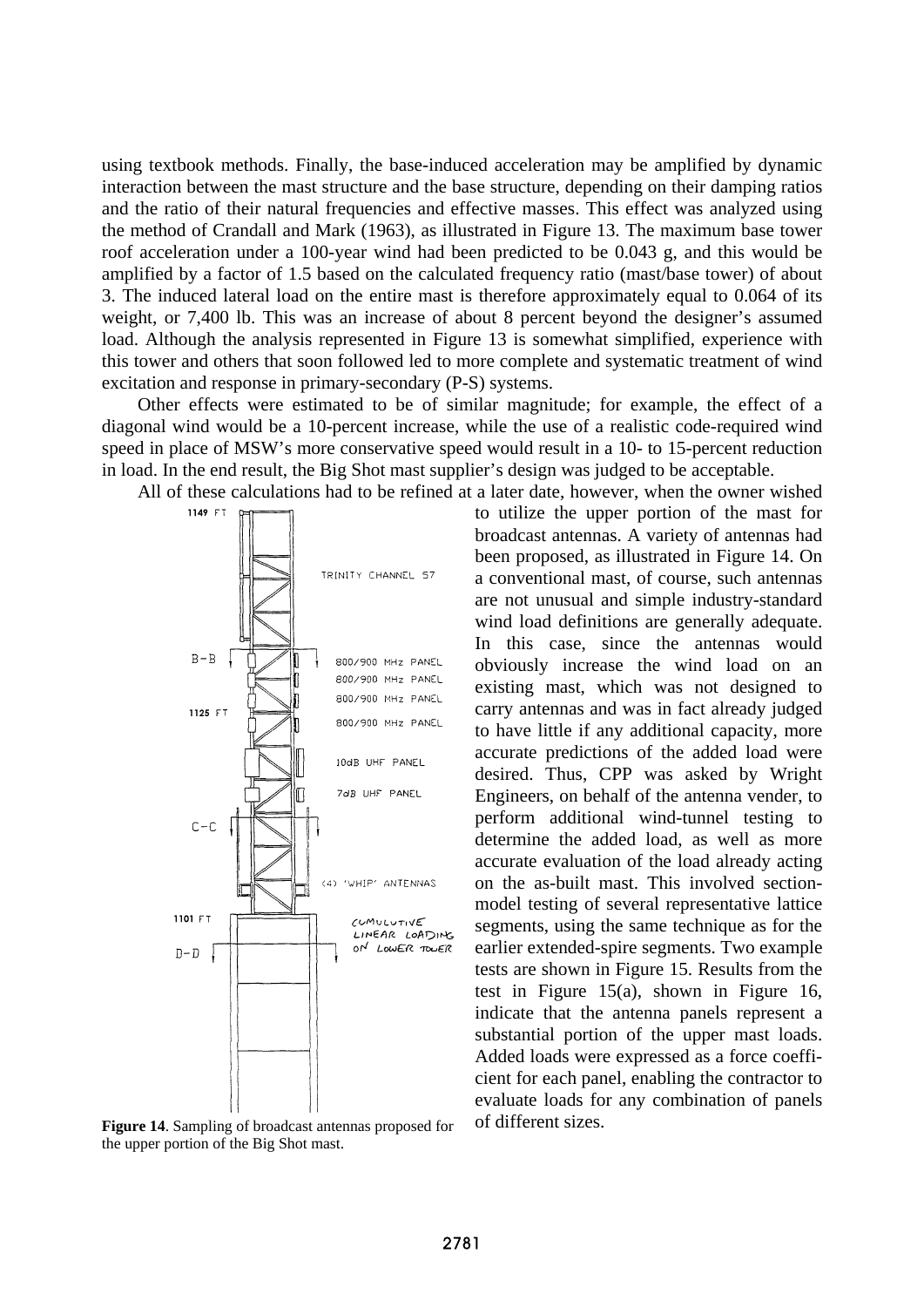

**Figure 15**. Section model tests for the Big Shot mast. (a) 1:6.7 scale lower segment with cylinder tanks; (b) 1:2.7 scale upper segment with 10dB UHF panel antennas.



**Figure 16**. Section test results: model including test frame (solid circles), and model including test frame with added antenna panels (solid squares). Differences represent added loads due to antennas (open squares).

At the conclusion of this testing, accurate and detailed wind loads were computed throughout the height of the entire mast, including all of the dynamic effects addressed earlier. It was determined that the as-built capacity of the Big Shot mast was still acceptable, but there was insufficient reserve capacity to add any antennas. Thus, hopes for this additional source of revenue were abandoned.

### RIDES AND APPENDAGES

Big Shot was the second ride to be added to the Stratosphere Tower, after the High Roller coaster, which was conceived early in the design stage. In 2003 a third ride, called X-Scream, was added to the observation deck. All three rides are shown in Figure 17. Obviously, these rides along with their support and staging area houses added a small wind blockage to the upper portion of the Stratosphere tower. These added areas were originally neglected (except for the Big Shot mast, described above), believing that the added loads were well within the range of the conservative tower design.

However, when a fourth centrifuge-like amusement was proposed in 2004, Wright Engineers performed a general review of the tower's structural capacity and again called on CPP to perform a general review of wind loads. This review was to account for all asbuilt additions, each of which was certainly quite small but could, in aggregate, amount to a significant condition. Installation of the centrifuge was delayed until this review could guarantee safety. The review included, in addition to the major added rides, such items as renewed calculation of the structure's natural frequency, the absence of added damping that was never installed, re-evaluation of the required design wind speed, a window-washing rig that had never been considered for wind (Figure 19), and the as-built observation deck perimeter fence (Figure 17).

No testing was performed for this review,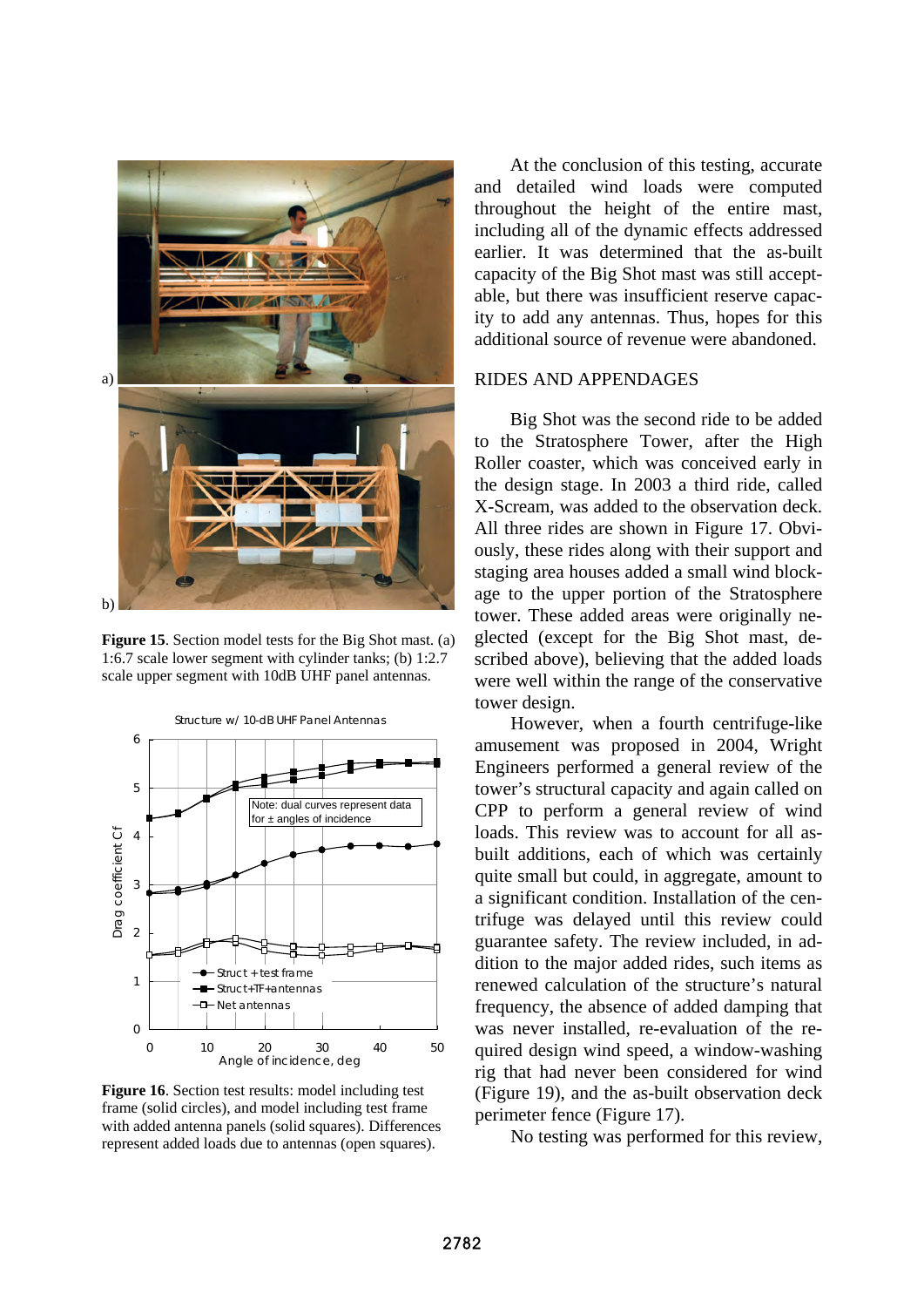

**Figure 17**. Three amusements on the stratosphere tower pod.



**Figure 18**. The X-Scream arm appears to drop its riders over the edge of the pod.



**Figure 19**. A portion of the X-Scream is lifted into place by helicopter.

since an approximation of each of these many small effects would, in total, produce a sufficiently accurate estimate of the altered wind load, still believed to be small. As an example of the level of wind engineering utilized for this phase, blockage areas of the X-Scream and centrifuge were estimated graphically from schematic diagrams such as Figure 20, a drag coefficient was assumed, and a factor of 2.2 was used to account for speed-up of the local wind, obtained from the previous test depicted in Figure 10.

After accounting for all effects, the added shear forces were evaluated at various heights throughout the tower. The largest effect was at the observation deck, where the revised shear was 31 percent higher than loads from the original windtunnel study. At lower elevations the relative shear increase was much lower; at ground level for example the base shear increase was only 3 percent. The increase in overturning moment was nearly 6 percent.

However, considerable excess capacity could be realized by reducing the design wind speed from 100 year recurrence to 50-year recurrence, thus reducing both the added loads and the original windtunnel loads. With this adjustment, the revised design shear increased relative to the original design shear by only 13 percent at the observation deck, and the revised loads actually decreased at lower elevations. Because the original pod design was quite conservative, the modest load increase at the observation level was deemed acceptable.

Thus the fourth amusement became a reality, opening in March 2005 and dubbed Insanity—The Ride (Figure 21).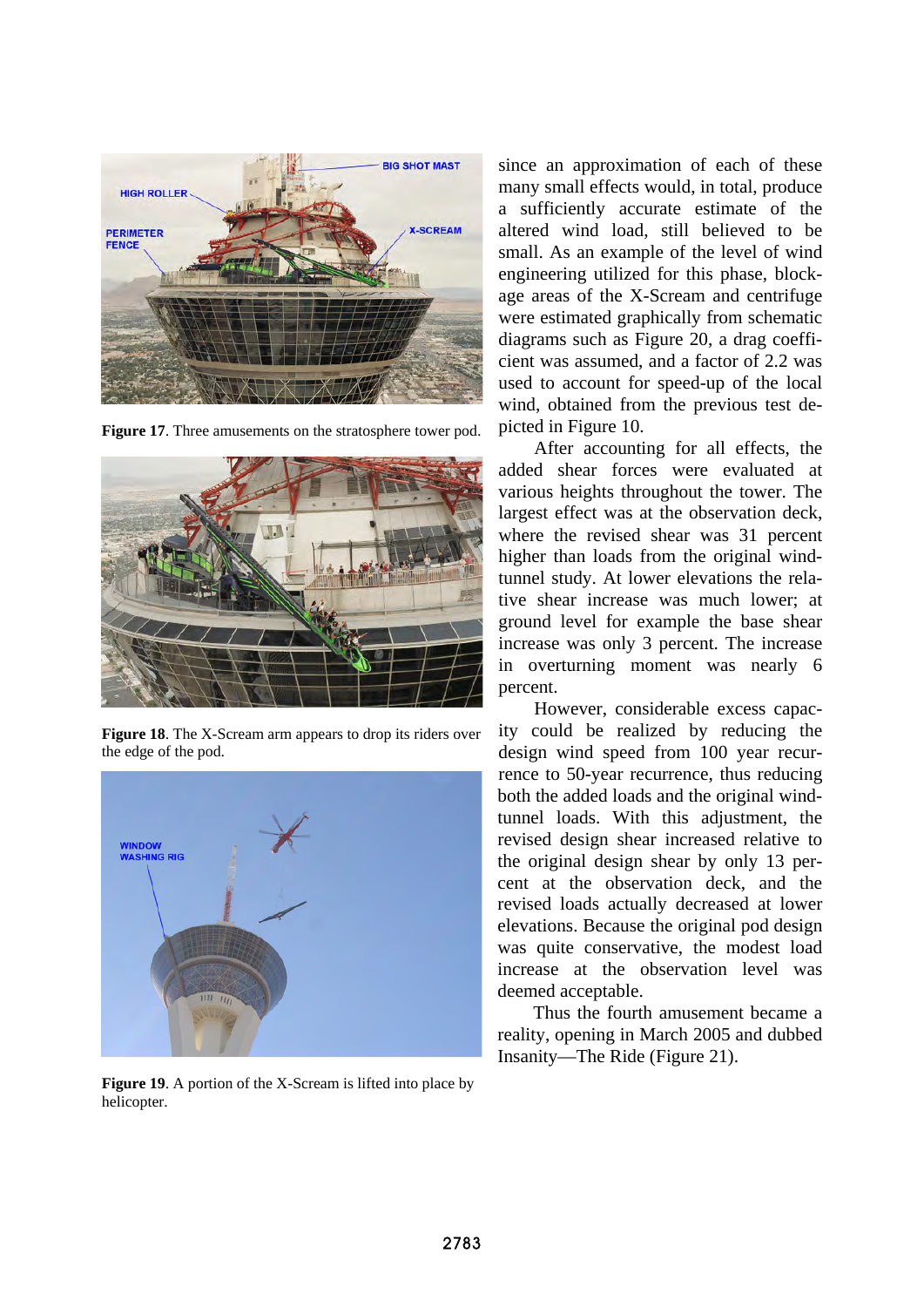

**Figure 20**. Schematic diagram of the X-Scream and proposed centrifuge ride.



**Figure 21**. The centrifuge becomes reality in 2005, dubbed Insanity—The Ride.